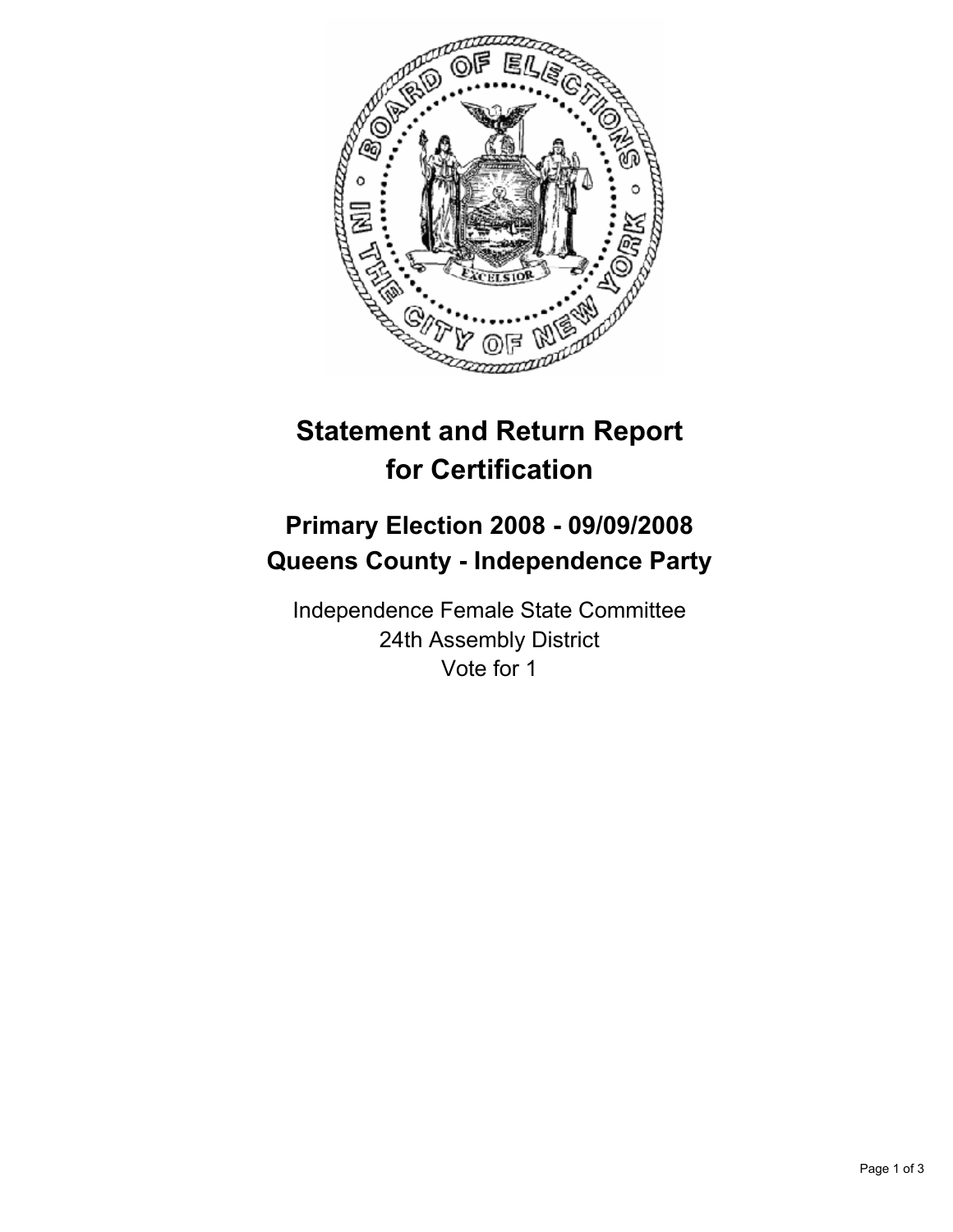

## **Assembly District 24**

| <b>EMERGENCY</b>   |    |
|--------------------|----|
| ABSENTEE/MILITARY  |    |
| AFFIDAVIT          |    |
| LAURA BOYD         | 28 |
| JOYCE WONG         |    |
| <b>Total Votes</b> | 33 |